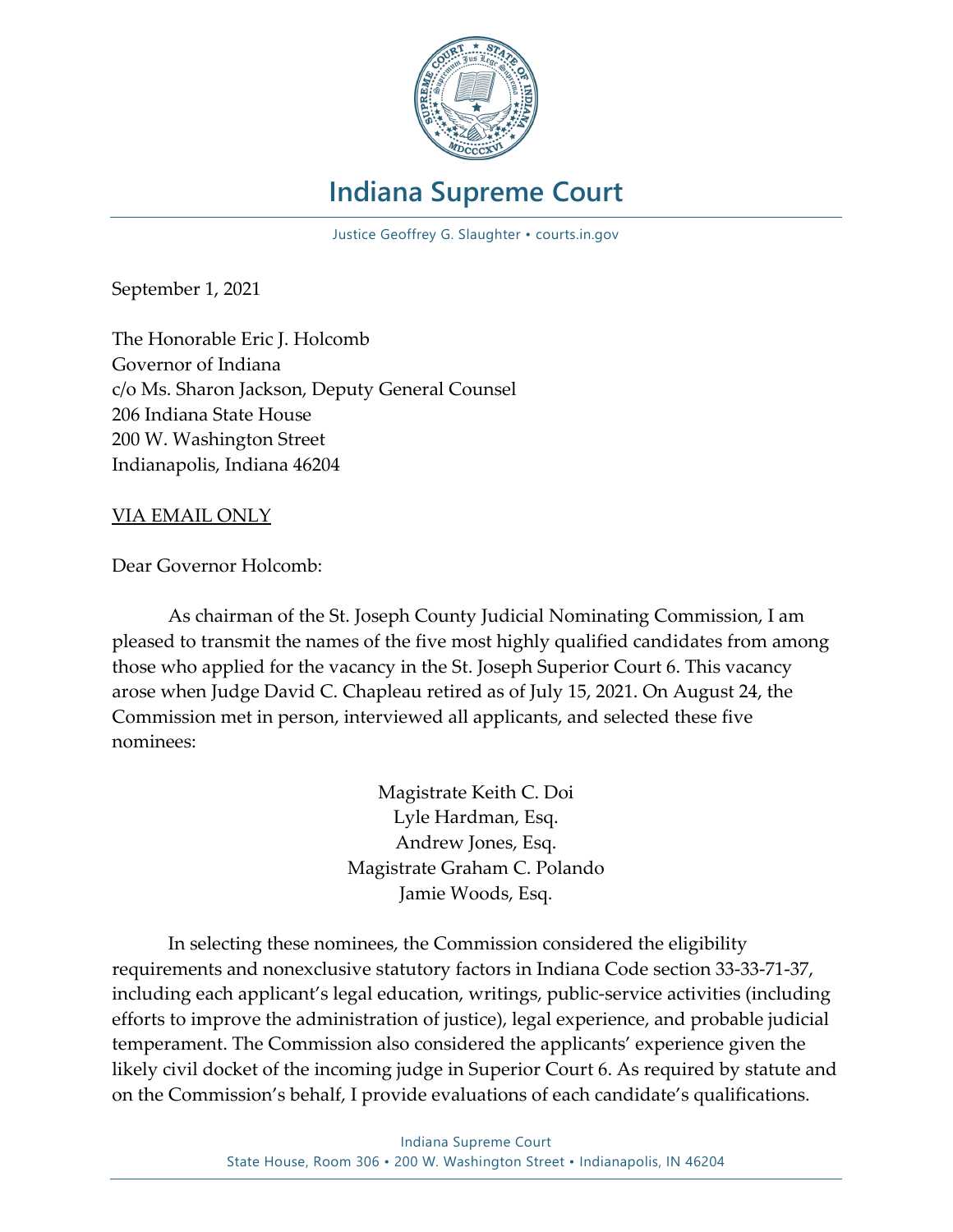## Magistrate Keith C. Doi

Magistrate Keith C. Doi, a native of St. Joseph County, has served as a Magistrate in the St. Joseph Superior Court since 2016. He graduated from Indiana University Bloomington in 1985, earning a Bachelor of Arts in political science. And he graduated from IU's Maurer School of Law in 1988.

After law school, Magistrate Doi began his legal career as a deputy prosecutor with the St. Joseph County Prosecutor's Office. His primary responsibility was with the office's Title IV-D child-support division. His duties included establishing and enforcing child-support orders. He also worked in the office's misdemeanor division, writing criminal charges, presenting arguments for bond, and trying misdemeanor bench trials.

In 1993, Magistrate Doi joined the Elkhart County Prosecutor's Office, where he became the first full-time director of its Title IV-D child-support division. He transformed the division from a part-time operation, previously located at a private law firm, into a full-time functioning office and part of Elkhart County government. He was able to significantly increase collections of child support and helped bring awareness of child-support issues to the community through many speaking functions.

In 1997, Magistrate Doi went into private law practice in South Bend, joining Kalamaros & Associates, LLP, as an associate and became an equity partner, practicing complex civil litigation. The firm later merged into the firm of Hunt Suedhoff Kalamaros LLP (n/k/a Hunt Suedhoff Kearney LLP). He became well versed in motion practice and trial rules through his nearly twenty years of work at the firm in a wide range of areas including product liability, personal injury, legal malpractice, breach of contract, construction accidents and defects, and environmental pollution.

In September 2016, Magistrate Doi was appointed to his current position as one of four magistrates of the St. Joseph Superior Court who oversee high-volume courts in the small-claims and traffic-and-misdemeanor divisions. He has close interaction with the public, often with self-represented litigants. His cases in the small-claims division include disputes between landlords and tenants, collections, property damage, and contracts. His cases in the misdemeanor division include battery, domestic violence, carrying a gun without a license, DUI, driving with a suspended license, theft, and conversion. He has resolved more than 25 cases through a bench trial. He has also presided over felony jury trials and has filled in for superior-court judges during daily court proceedings.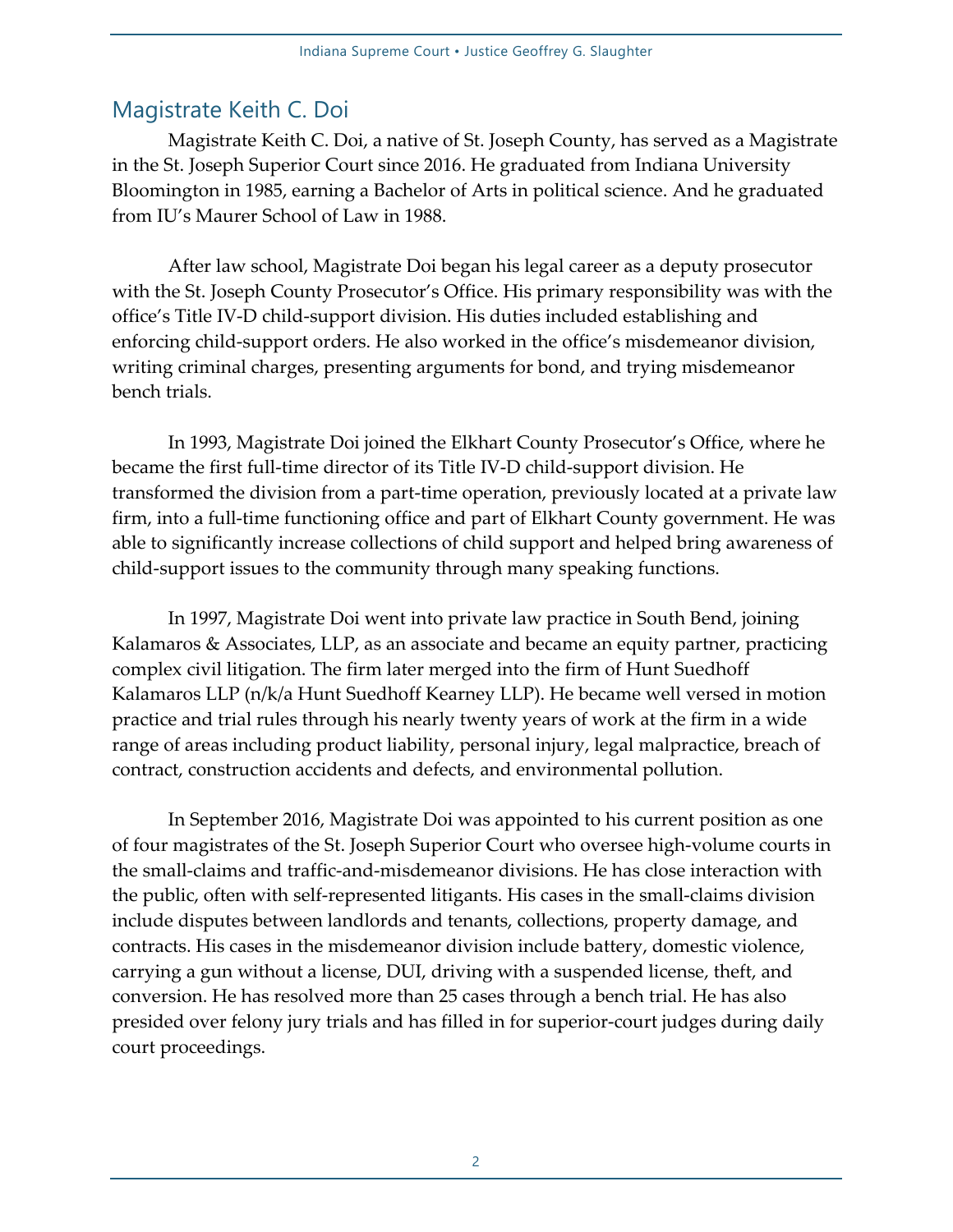Magistrate Doi is a member of the Indiana State Bar Association, St. Joseph County Bar Association, and Judicial Alternative Dispute Resolution Committee. He is married with two children and enjoys participating and watching sporting activities with his family.

### Lyle Hardman, Esq.

Lyle Hardman was born in Milwaukee, Wisconsin, and moved with his family to Indianapolis when he was ten years old. Mr. Hardman earned his Bachelor of Arts in history, *cum laude*, from DePauw University in 1988. And he graduated from the Indiana University Maurer School of Law in 1991. He has practiced law in South Bend for more than twenty years.

After law school, Mr. Hardman began his legal career as an associate with Eichhorn & Eichhorn, a litigation firm located in northwest Indiana, and became a partner in 1997. In 2001, he joined the South Bend office of Hunt Suedhoff Kalamaros LLP (n/k/a Hunt Suedhoff Kearney LLP) as an associate and became a partner in 2005. His law practice is concentrated in civil litigation, and he represents clients in a wide range of legal matters, including complex litigation, mass torts, products liability, medical and professional malpractice, construction claims, school law, labor and employment law, employment discrimination, civil rights, commercial law, negligence and tort law, contract actions, personal injury, municipal law, First Amendment, federal civil rights, Magnuson Moss Warranty Act, Indiana Deceptive Sales Consumer Act, toxic torts, intellectual property, utility law, and environmental law.

Mr. Hardman has extensive experience in all aspects of civil litigation including written discovery, depositions, motion practice, briefings, oral arguments, and conducting direct and cross examinations of witnesses. He has presented oral arguments before trial courts, both federal and state, and before our state appellate court and the federal appeals court in Chicago. He has trial experience, including trying cases to a jury. Since 2013, his peers have selected him as an Indiana Super Lawyer. And since 2015, he has been recognized as one of the Best Lawyers in America.

For more than twenty years, Mr. Hardman has served as a volunteer mock trial judge for both high-school and college-level competitions and has been an author for high-school competitions. He has volunteered his time with the Indiana State Bar Association District 2 Pro Bono program and has presented at risk-management seminars for both St. Joseph Regional Medical Center and Beacon Health. He is a member of the Indiana State Bar Association, an active participant in its legal-ethics committee, and a member of the Robert A. Grant Inn of Court.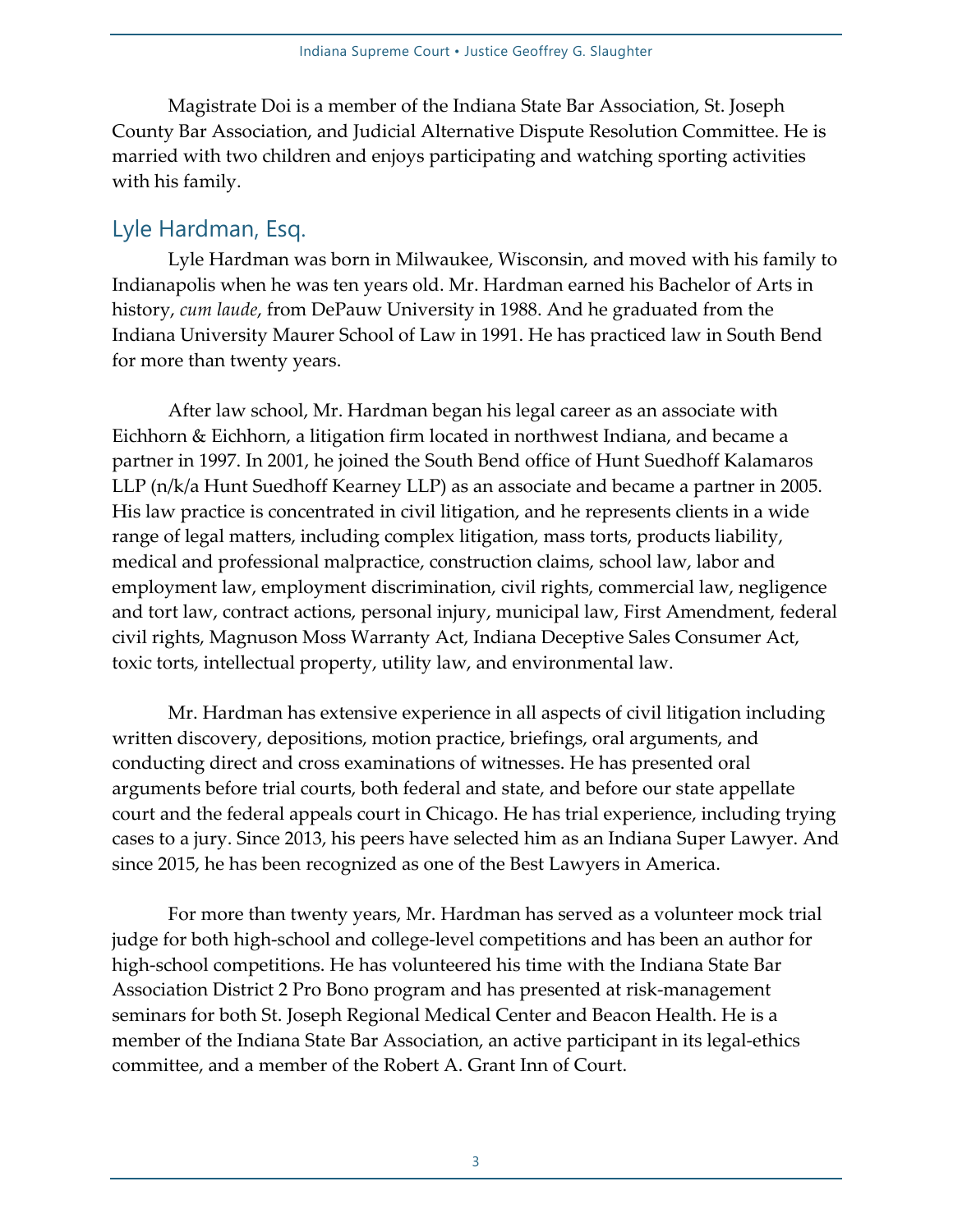Mr. Hardman has served on the board of the South Bend Youth Symphony Orchestra for ten years and currently serves as its president. He is married to his wife of more than thirty years and has two adult children.

#### Andrew Jones, Esq.

Andrew Jones, a native of St. Joseph County, graduated from Butler University in 2008, earning a Bachelor of Arts with honors in political science and philosophy. He graduated from Boston College Law School in 2010 after completing his law degree in five academic semesters. During law school, he worked as a judicial law clerk in the St. Joseph Circuit Court and as a certified legal intern for the St. Joseph County Public Defenders' Office. In May 2019, Mr. Jones completed the full-time, two-year Master of Business Administration program from the Mendoza College of Business School at the University of Notre Dame, while simultaneously managing his law firm, the Jones Law Office LLC in South Bend.

After finishing law school, Mr. Jones worked as an associate (and later a senior associate) at Sweeney Julian, P.C., in South Bend until 2015. While there, he litigated many cases involving general tort, government entity liability, wrongful death, catastrophic brain injury, dram shop, and felony criminal defense. Later in 2015, he opened the Jones Law Office LLC in South Bend, which represents clients in matters involving domestic relations, personal injury, complex civil litigation, and criminal defense. He serves as outside counsel to many local businesses and has appeared in St. Joseph, Allen, LaPorte, Elkhart, Kosciusko, Marion, Noble, and Starke Superior and Circuit Courts, as well as the United States District Courts for the Northern District of Indiana, Western District of Michigan, and the District of Nebraska.

Mr. Jones has extensive trial experience having tried felony criminal jury trials, in cases involving charges of fraud, rape, battery, and strangulation. He has tried several civil jury trials involving civil torts including wrongful death. And he has also tried many civil bench trials in cases including divorce, child custody, and other allegations.

Since 2019, Mr. Jones has been an adjunct professor of marketing to undergraduate business students at the Mendoza College of Business School at the University of Notre Dame. From 2015 – 2019, he was an adjunct professor, teaching two, two-credit hour classes each semester on trial advocacy and courtroom evidence at Notre Dame Law School, and he also served as coach of the University of Notre Dame Mock Trial Team.

Mr. Jones has received numerous awards including being named among the Top Forty Under 40 in 2014 by the National Trial Lawyers; among the Top Forty Under 40 in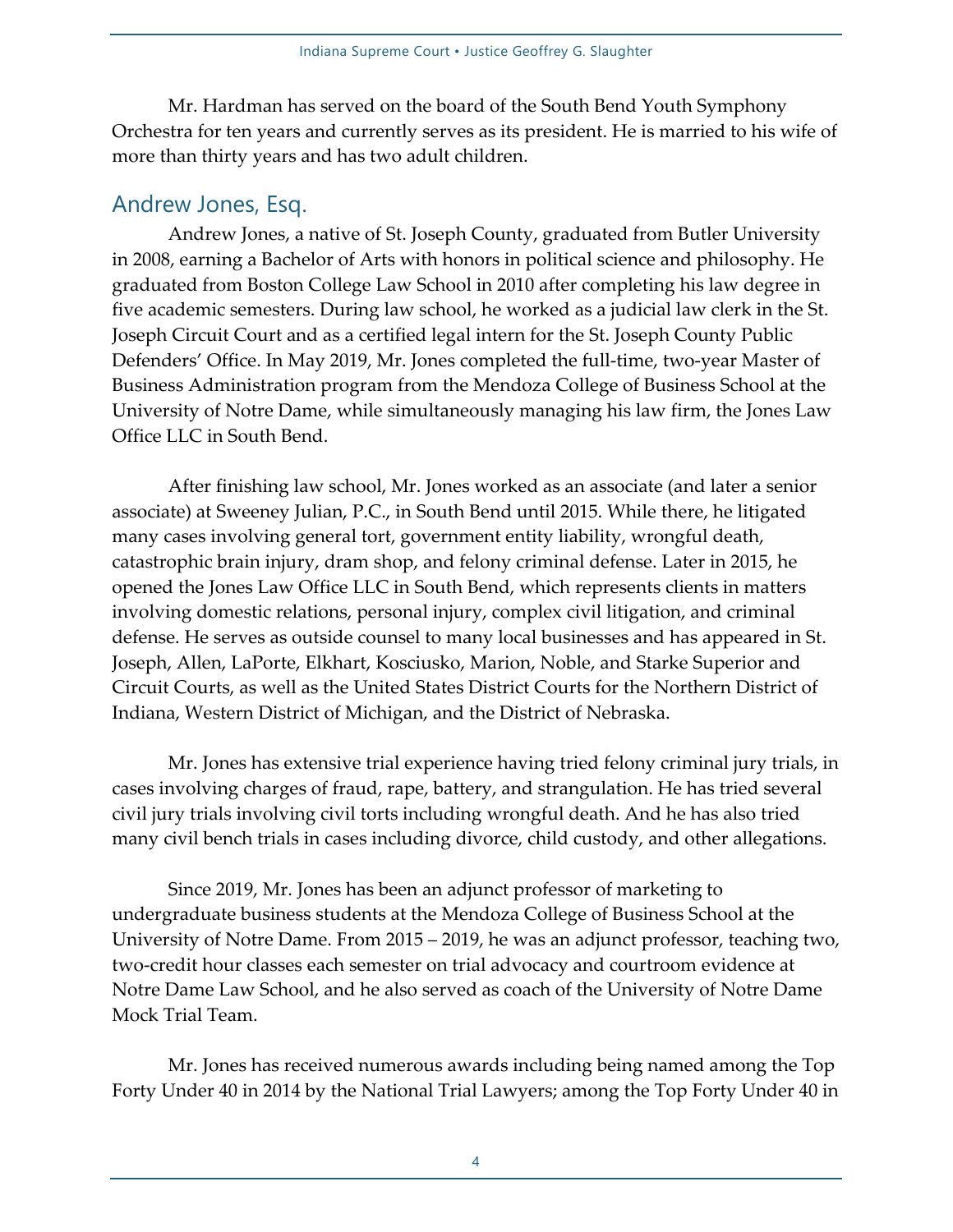2016, 2017, and 2018 by the American Society of Legal Advocates; the Top 10 Under 40 in 2014 by the National Academy of Personal Injury Attorneys; and among the Forty Under 40 given by the St. Joseph County Chamber of Commerce. He is the recipient of both the Key to St. Joseph County and the Key to the City of South Bend. He is a member of the Indiana Trial Lawyers Association, Indiana State Bar Association, St. Joseph County Bar Association, Robert A. Grant Inn of Court, and the American Association for Justice. He is also a member of the Washington Circle Member of AIPAC (American-Israel Public Action Committee). He has served as president of the Sinai Synagogue since 2019. He enjoys reading, traveling, and completing home renovations.

### Magistrate Graham C. Polando

Magistrate Graham C. Polando, born in Pontiac, Michigan, has served as a Magistrate in the St. Joseph Probate Court since 2013. He earned Bachelor of Art degrees in history, political science, and philosophy upon his graduation from Hillsdale College in 2004. In 2007, he graduated *cum laude* from Case Western Reserve University School of Law. While in law school, he received the Center for Computer-Assisted Legal Education (CALI) Excellence for the Future Award, given to the highest scoring student in each law school course, in both advanced criminal law and worker's compensation.

Magistrate Polando began his legal career as a deputy prosecuting attorney with the Elkhart County Prosecutor's Office. He served in that role until September 2012 and represented the State of Indiana in all proceedings involving the criminal process. During his tenure, he prosecuted misdemeanors and low-level felonies. Later, he handled felonies involving domestic violence and cases of juvenile delinquency. In September 2012, Magistrate Polando moved to the Marshall County Prosecutor's Office as a deputy prosecuting attorney and served in that role until his appointment as a magistrate in St. Joseph County. During his five-plus years as a prosecutor, he tried 32 jury cases to verdict.

In September 2013, Magistrate Polando was appointed to his current role as magistrate of the St. Joseph Probate Court. From 2013 until the end of 2018, his primary responsibility was to hear cases in which children were alleged to need services (CHINS). Since 2019, Magistrate Polando has primarily heard cases of juvenile delinquency. He also hears a lesser number of cases involving child custody, parenting time, and support matters, as well as the occasional guardianship, adoption, and CHINS case. Magistrate Polando has presided over 28 bench trials including ten cases in which the Department of Child Services sought to terminate the parent-child relationship and nine cases were trials on child custody matters.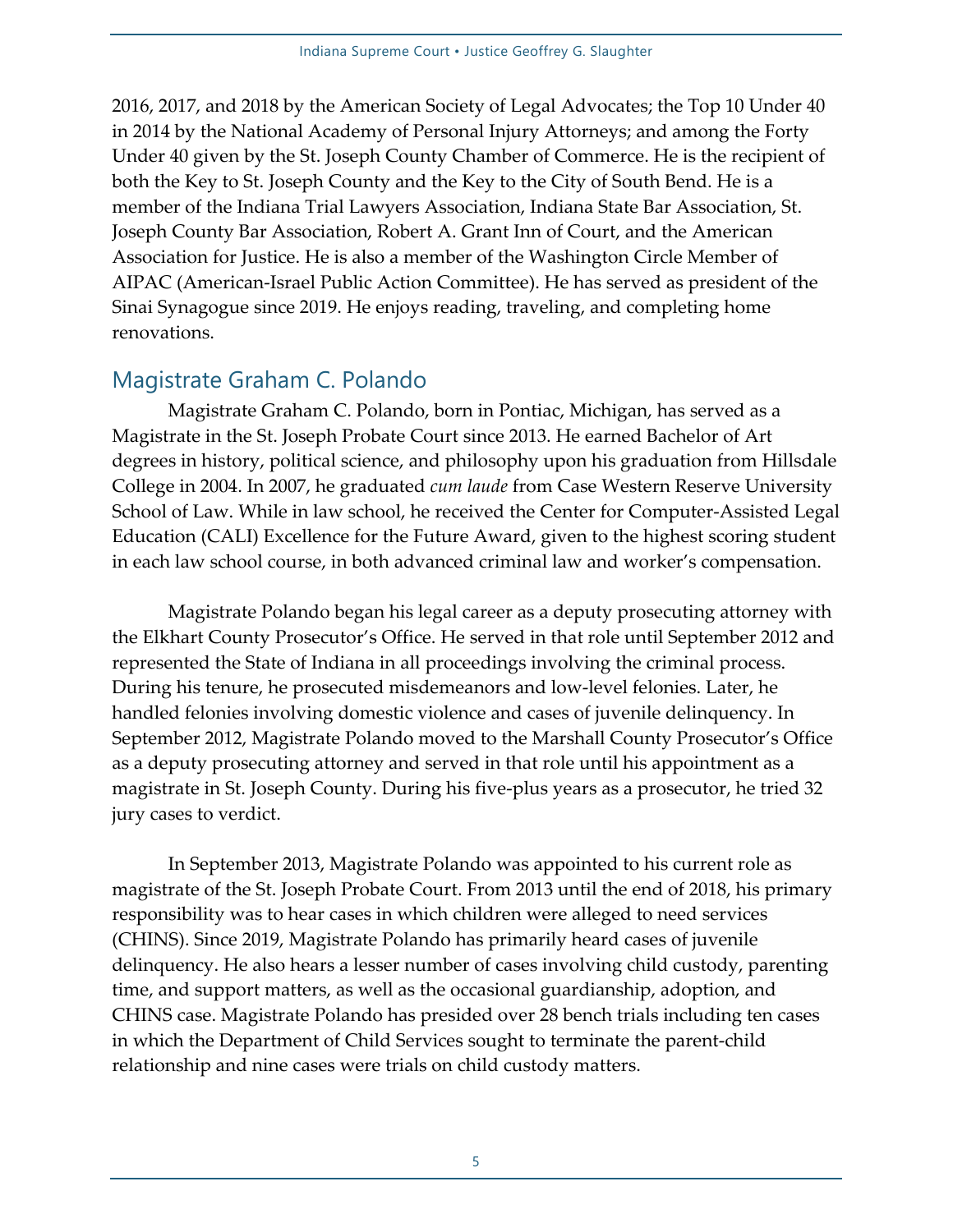Off the bench, Magistrate Polando has contributed to the legal system through his significant writings and multiple presentations in continuing-legal-education seminars. In 2015, as a member of the Indiana State Bar Association's Legal Ethics Committee, he drafted (with the assistance of a sub-committee) a formal opinion addressing whether a lawyer could be held criminally liable for failing to report child abuse. Also, in 2015, he assumed responsibility for maintaining three volumes from *Indiana Practice*, a 22-volume treatise covering all areas of Indiana law. His three volumes concern family law and focus on proceedings involving children in need of services and the termination of the parent-child relationship. He has written several articles, both as a prosecutor and a magistrate, which have been published in legal journals. Additionally, he has presented several CLE seminars on such topics as constitutional rights in the family court and mandatory reporting.

From 2012 to 2015, Magistrate Polando served as an adjunct professor at Manchester University, teaching two undergraduate courses focusing on the legal system. In 2015, he was named Manchester's adjunct instructor of the year. He is a member of the Indiana State Bar Association and the ISBA's legal-ethics committee, having served as the committee's chair and vice chair. He is also a member of the Robert A. Grant Inn of Court, National Council of Juvenile and Family Court Judges, and Indiana Council of Juvenile and Family Court Judges. Additionally, he serves on two committees related to juvenile justice under the Indiana Office of Court Services. He is married and an avid cyclist and triathlete.

#### Jamie Woods, Esq.

Jamie Woods, a native of St. Joseph County, earned a Bachelor of Science in political science from Manchester College (n/k/a Manchester University) in 1996. As an undergraduate, he was on the National Dean's List and an All-American Academic Scholar. He received his law degree from the Indiana University Robert H. McKinney School of Law in 1999.

During law school, Mr. Woods worked as summer associate at Stuart & Branigin in Lafayette and joined the firm after graduation. In April 2001, he returned to St. Joseph County and practiced law at Thorne Grodnik, LLP in his hometown of Mishawaka. He became a partner of the firm in 2009 and has practiced law there for over twenty years. As an associate, he was responsible for civil litigation matters and litigated more than 100 small-claims trials, bench trials, and consumer collections. Additionally, he has represented creditors in bankruptcy matters.

Mr. Woods's law practice today consists primarily of providing legal services to governmental entities in St. Joseph County. He has served as the county's attorney since